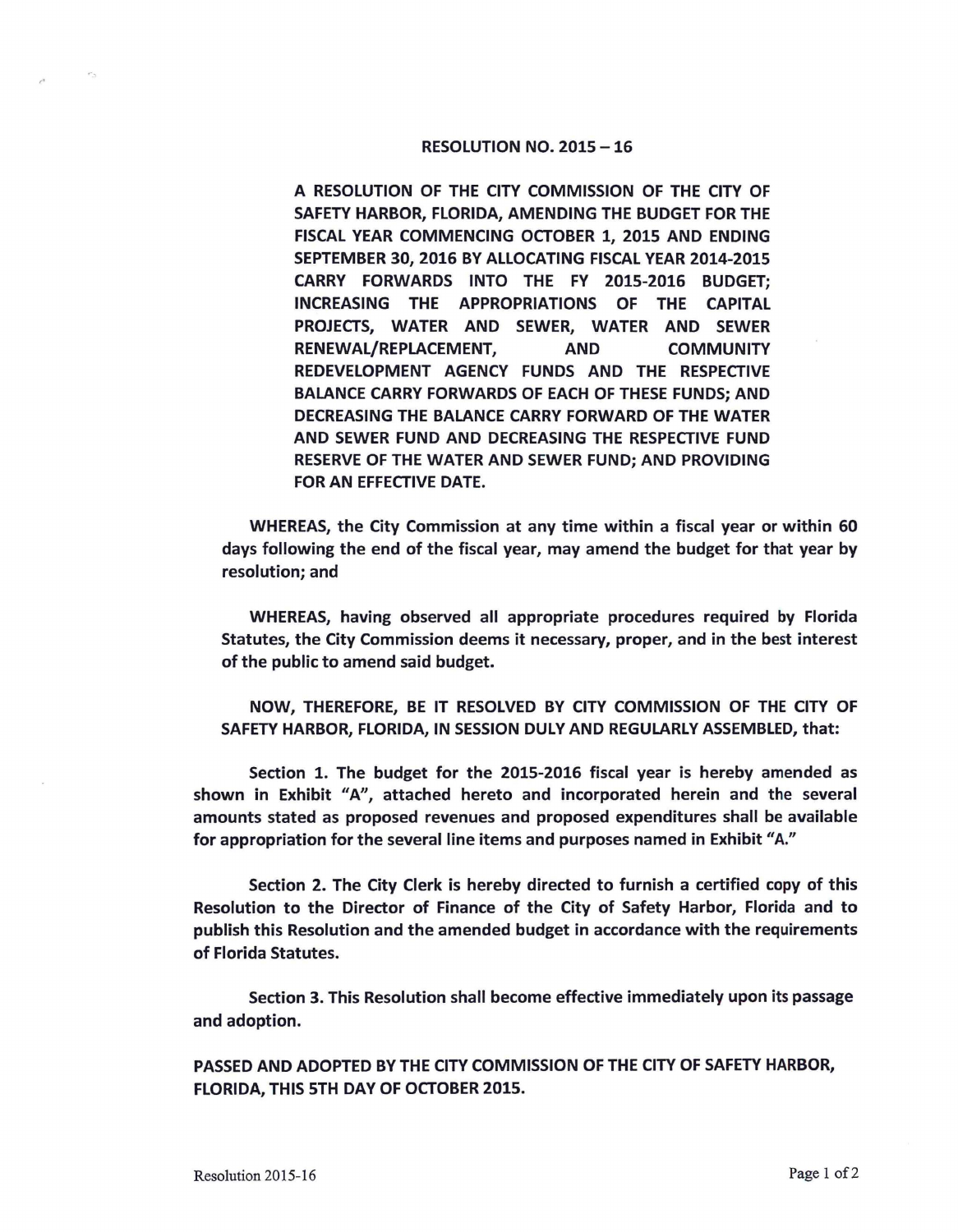**MAYOR-COMMISSIONER** 

**VICE MAYOR-COMMISSIONER** 

**COMMISSIONER** 

**COMMISSIONER** 

**COMMISSIONER** 

**ATTEST: CITY CLERK** 

 $\overline{\phantom{a}}$ 

 $\mathbf{r}$ 

I, Karen Sammons, City Clerk of the City of Safety Harbor, do hereby certify this copy to be a true copy of the original as it appears in the files of the City of Safety Harbor.

n are Karen Sammons, City Clerk  $\mathbf{r}_{\alpha,\mathbf{v},\alpha}$ 

 $\mathcal{P}_{\mathcal{P}_{\mathcal{P}_{\mathcal{V}_{\mathcal{V}_{\mathcal{V}_{\mathcal{V}_{\mathcal{V}_{\mathcal{V}_{\mathcal{V}}\mathcal{V}_{\mathcal{V}}\mathcal{V}_{\mathcal{V}}\mathcal{V}_{\mathcal{V}}\mathcal{V}_{\mathcal{V}}\mathcal{V}_{\mathcal{V}}\mathcal{V}_{\mathcal{V}}\mathcal{V}_{\mathcal{V}_{\mathcal{V}}\mathcal{V}_{\mathcal{V}}\mathcal{V}_{\mathcal{V}}\mathcal{V}_{\mathcal{V}}\mathcal{V}_{\mathcal{V}_{\mathcal{V}_{\mathcal{V}}\mathcal{V}_{\mathcal{$ 

 $\ddot{\phantom{a}}$